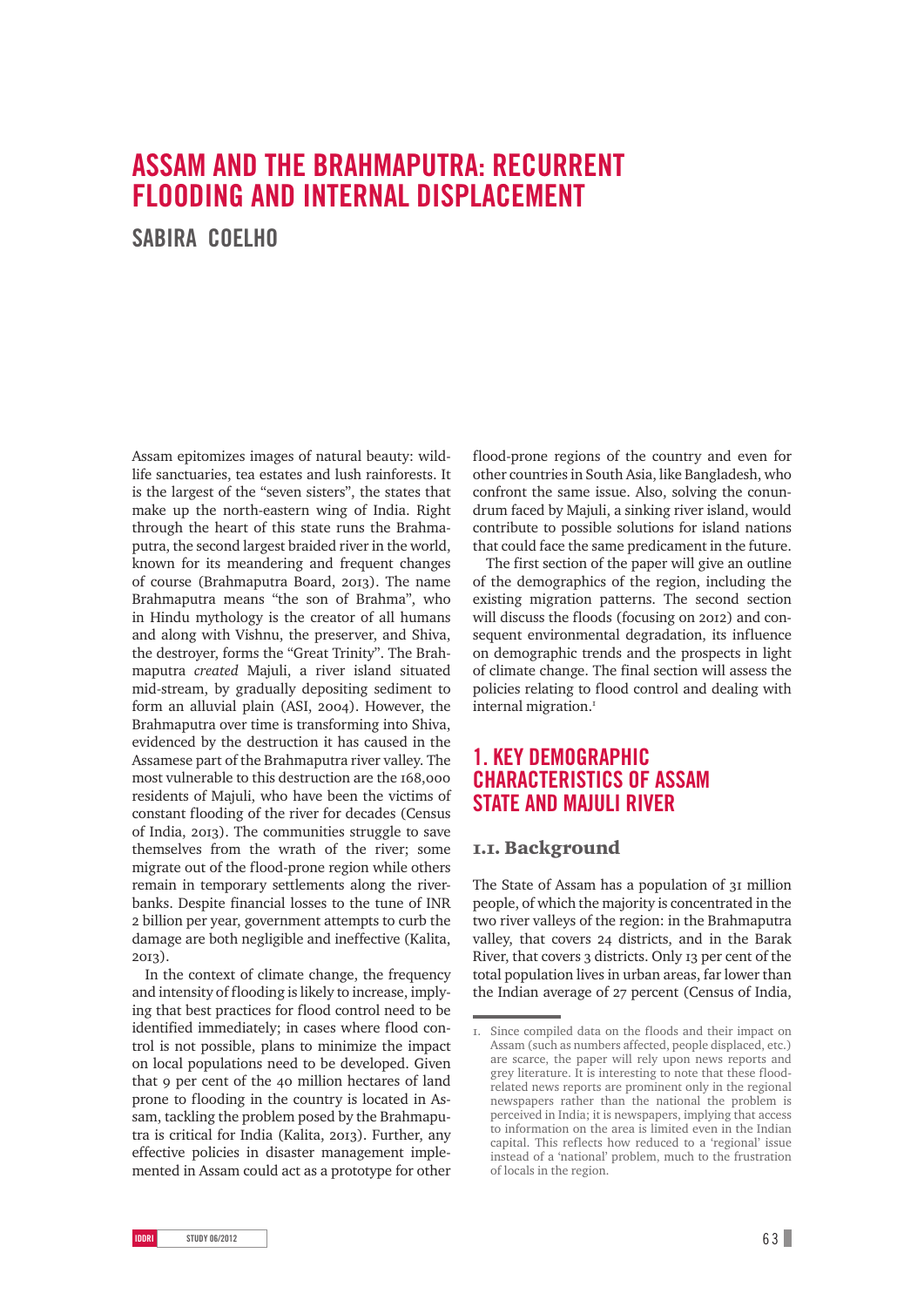). The population density in Assam of people per square kilometer exceeds the nationwide rate of  $382$  persons per square kilometer (Census of India, 2011).

The main occupation of the Assamese people is farming (mainly of paddy) followed by work in the service sector or in crafts such as pottery. This high dependence on agriculture, where over 95 per cent of the people rely directly or indirectly on the land, is risky considering that 23 per cent of the state's cultivable land is vulnerable to floods or drought. As it is, Assam witnesses a higher incidence of poverty of 37.3 per cent, (in comparison to the rest of the country where the rate is 32.67 per cent) particularly in rural areas where 90.2 per cent live in poverty (Directorate of Economics and Statistics, Assam, 2011).

Within the state of Assam is the small river island of Majuli, bound by the Brahmaputra to the south and one of its larger tributaries, Subansiri, to the north. The island houses around seven different tribes who live in 243 small villages spread across the island (ASI 2004). Majuli is also the nucleus of Vaishnavite faith (a main branch of Hinduism), as it hosts 22 Vaishnavite monasteries. Each of these monasteries, known as sattras, imparts teachings to disciples, while also fulfilling civic functions like the settlement of disputes.

Majuli frequently faces the rage of the river. Following an earthquake in 1950, the Brahmaputra changed its course, eroding the island's area from  $I$ , 244 sq km to  $5I4$  km<sup>2</sup>. The river's potential for destruction and creation of fertile lands through inundation has made it an integral part of Majuli's spiritual culture. It is for these reasons that the island lies at the heart of the Assamese civilization, with its intricate web of interaction between indigenous groups, the environment, spirituality and culture (Pisharoty, 2011; Choudhary, 2011).

### .. Migration trends in Assam: Growing in-migration fuels ethnic tension

The state of Assam is extremely ethnically and religiously diverse. This plurality is reflected in the 200 different mother tongues that were spoken in 1971 (Assam Online Portal, 2013). This diversity can be explained by immigration into the region, which is facilitated by the state's geographical position between seven Indian states, Bangladesh and Bhutan. Entry points are therefore numerous for migrants who wish to benefit from the state's increasing prosperity. Yet, immigration can be traced back to the colonial period, when migrants from Nepal, Bihar and Bengal moved to Assam to work on the tea estates. Many of the Bengalis settled down in the Brahmaputra valley to cultivate the *char* areas (riverine land), which continues to influence the migration patterns of today. Two subsequent waves of Bengali immigrants followed Indian independence and partition in 1947, and Bangladeshi independence from Pakistan in 1971. Like before, these newer Bengali immigrants settled in the floodplains of the Brahmaputra River  $(Singh, 2008).$ 

Over the past four decades, the influx of immigrants has persisted. Assam's population has been growing at a rate faster than the whole of India, despite a falling birth rate, which is attributed to heavy immigration flows from neighboring regions (Directorate of Economics and Statistics, Assam, ). Amongst the immigrants, there are second/ third generation Bengali immigrants whose families have been in Assam for decades and have integrated with the Assamese culture, and recent immigrants whose culture is distinct from that of the older immigrants (Dasgupta, 2001). However, precise data concerning both recent and historical immigration flows remains scarce or completely inexistent in Assam. Though there are assumptions concerning high levels of illegal immigration from Bangladesh to Assam, the numbers are mainly speculated.

As a consequence of immigration, tension has been escalating in the region. Assam has become a hotbed of contention between the indigenous tribal population and groups of Muslims, who are believed to be illegal Bangladeshi immigrants (irrespective of their actual migration status, nationality and timing of migration). This friction has intensified to violent levels on several occasions, most recently in 2012 with the riots between the Bodos, the chief tribe in the state, and the Muslims (Bhattacharyya & Werz, 2012). This particular outbreak led 400,000 people to flee their home, considered as internally displaced persons (IDPs) (IDMC, 2012).

Many speculate that the influx of Bangladeshi immigrants is a consequence of adverse environmental factors, indicating that environmentally induced migration is already underway. According to Reuveny (2005), "when asked why they (*Bangladeshi migrants*) moved, they often provide natural disasters, land scarcity and degradation and poverty as reasons". These immigrant communities are vulnerable to environmental catastrophes as, according to a study conducted by Shrivastava and Heinen (2005), many of them continue to establish temporary settlements in low-lying areas highly prone to flooding. This is a consequence of the tension as immigrants are not welcome in the mainland towns and resort to setting up homes only in regions not densely inhabited by local populations,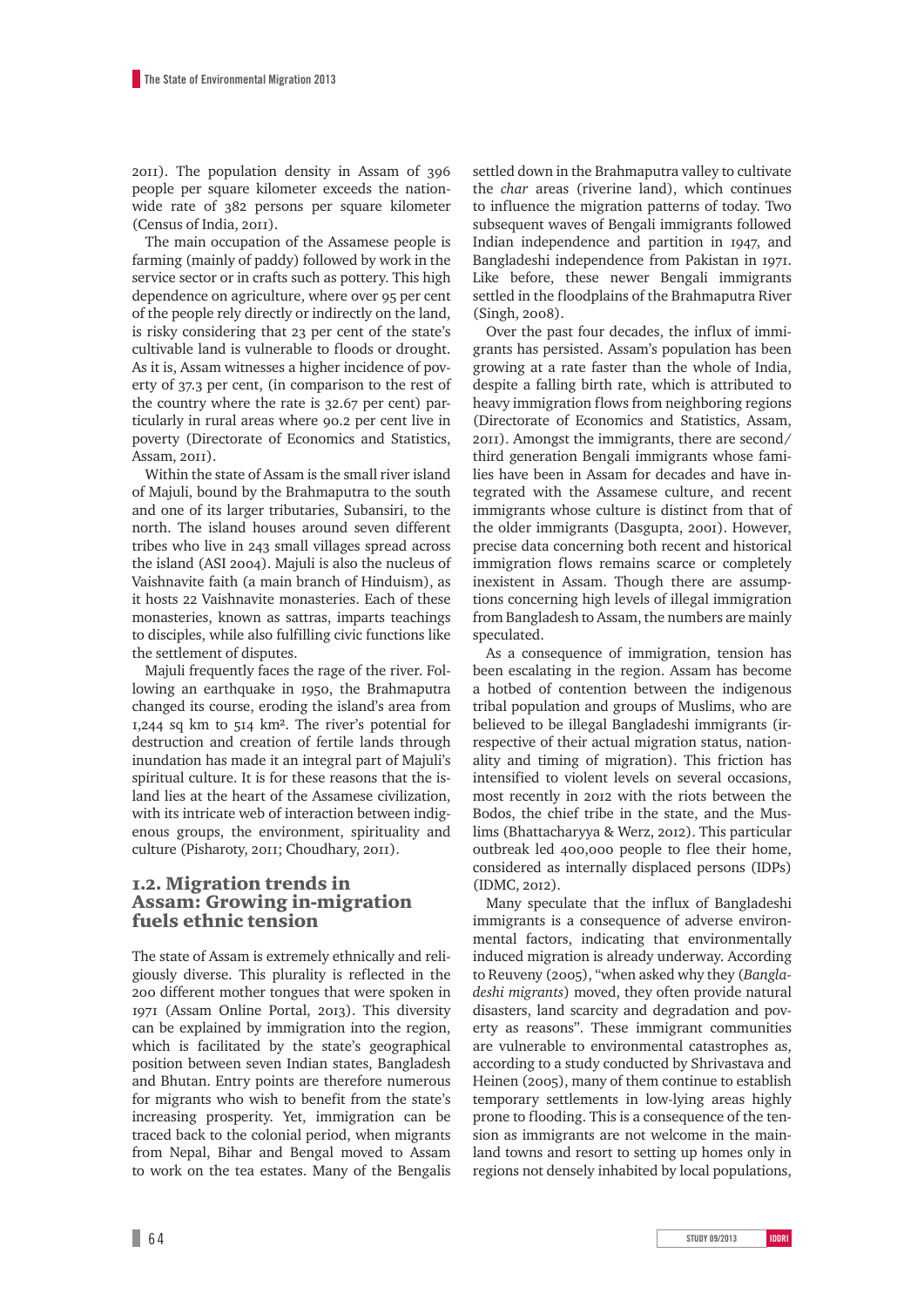which are, incidentally the low-lying char areas. On one hand, by settling there, these immigrants free themselves from the risk of ethnic conflict as these regions are mainly traditional "ghettos" of the Bangladeshi communities, but on the other hand, they expose themselves to natural disasters like flooding (Dasgupta, 2001).

Emigrants from the state of Assam represent a negligible amount of all internal migrants in India, only 0.22 percent. Over half of the 700,000 Assamese emigrants were women, migrating for more than half of them for marriage purposes (Census of India, 2011). However, there is considerable rural-urban migration within Assam. This increased urbanization, coupled with industrialization has caused significant environmental degradation that correlates with the increasing destruction caused by floods (TERI 2008).

# **2. FLOODING OF THE BRAHMAPUTRA RIVER**

### 2.I. The Brahmaputra's geomorphology and the impact of the floods

Originating from the Kanglungkang Glacier in Tibet, China, the Brahmaputra River traverses the Tibetan Plateau before bending into Arunachal Pradesh in India, after which it runs through Assam, merges with its tributaries in Bangladesh and drains out into the Bay of Bengal. Along the rumbling journey from a high altitude in Tibet till the Assam valley, the river picks up a large load of sediment, making the river highly unstable in the upper reaches of the Assam Valley. With deforestation caused by shifting cultivation - a particular method of cultivation, often employed in South Asia, soil erosion has increased, which in turn has increased the amount of sediment carried by the river (Sharma, 2012). In addition to a large amount of sediment, the river also carries a large volume of water. The Brahmaputra has over a 100 tributaries, of which 15 large ones originate in the north due to the melting of snow on the Eastern Himalayas (Ghosh & Dutta, 2012). Once the river enters the Assam Valley, the silt is deposited, leading to a change in the slope of the river, erosion of river banks, frequent migration of the river's course and heavy floods as the river cannot contain the volume of water (Sharma, 2012). To exacerbate the situation, the region receives high amounts of precipitation (in the range of 1100-6500mm) and is a seismically active zone (NDMA 2008). This high amount of rainfall during the monsoon season is equally to

blame for the river's deluge. Landslides and flash floods occurring due to a combination of all these factors are, as a natural consequence, extremely common. Unfortunately, the disaster does not end there; a vicious cycle follows the onset of landslides, as the falling debris block the course of the river, forcing it to flood elsewhere (TERI, 2008).

Due to these factors, the flood-prone area in Assam totals to  $3.1$  million hectares, which is 40 per cent of the state's area, of which, 560 villages dotting the banks of the Brahmaputra are particularly vulnerable (TERI, 2008; TNN, 2013) Every monsoon, the state experiences flooding, with major floods occurring at least once every four years (Directorate of Economics and Statistics, Assam, ). Despite the suddenness of such events, the government has ample warnings of their potential magnitude and should be therefore able to implement flood-control measures to minimize the destruction. However, they still cause immense destruction: 931,000 hectares are affected each year, eroding at least 8,000 hectares annually. According to the Assam State Government (2013), at least 7.4 per cent of the total landmass of the state has been eroded since 1950. Financially, the cost of major floods is extremely high - INR  $7.7$  billion in damages to utilities, crops and houses when Assam was badly hit in 2004 (Kalita, 2013). Majulihas also been heavily eroded due to the annual inundation of the Brahmaputra and the migration of the rivers bounding the island. Between 1998 and 2008. the island lost an average annual amount of 5,000 hectares, while 14,834 hectares of land remain constantly under water (Dutta, Barman, & Aggarwal, ). Subtracting this land from the island's total, along with the land unsuitable for agriculture and the land reserved by the government, only  $32,237$ hectares, or 25 per cent of the island's total area remains available for cultivation (ASI 2004).

### 2.2. The floods in 2012: How relief efforts were obfuscated by outbreaks of violence

In 2012, a first wave of floods occurred from April to June as it crossed the danger mark by 43.8 cm, with subsequent waves of flooding in the following months. As of the 21 October 2012, the Assam State Disaster Management Authority (ASDMA) stated that 2.9 million people were affected, from  $3,354$ villages (ASDMA, 2012).<sup>2</sup> Dhemaji, Morigaon, Dhubri, and Lakhimpur, the most densely populated districts in Assam were worst affected by these floods. The government set up 340 relief

<sup>.</sup> No updated date could be found.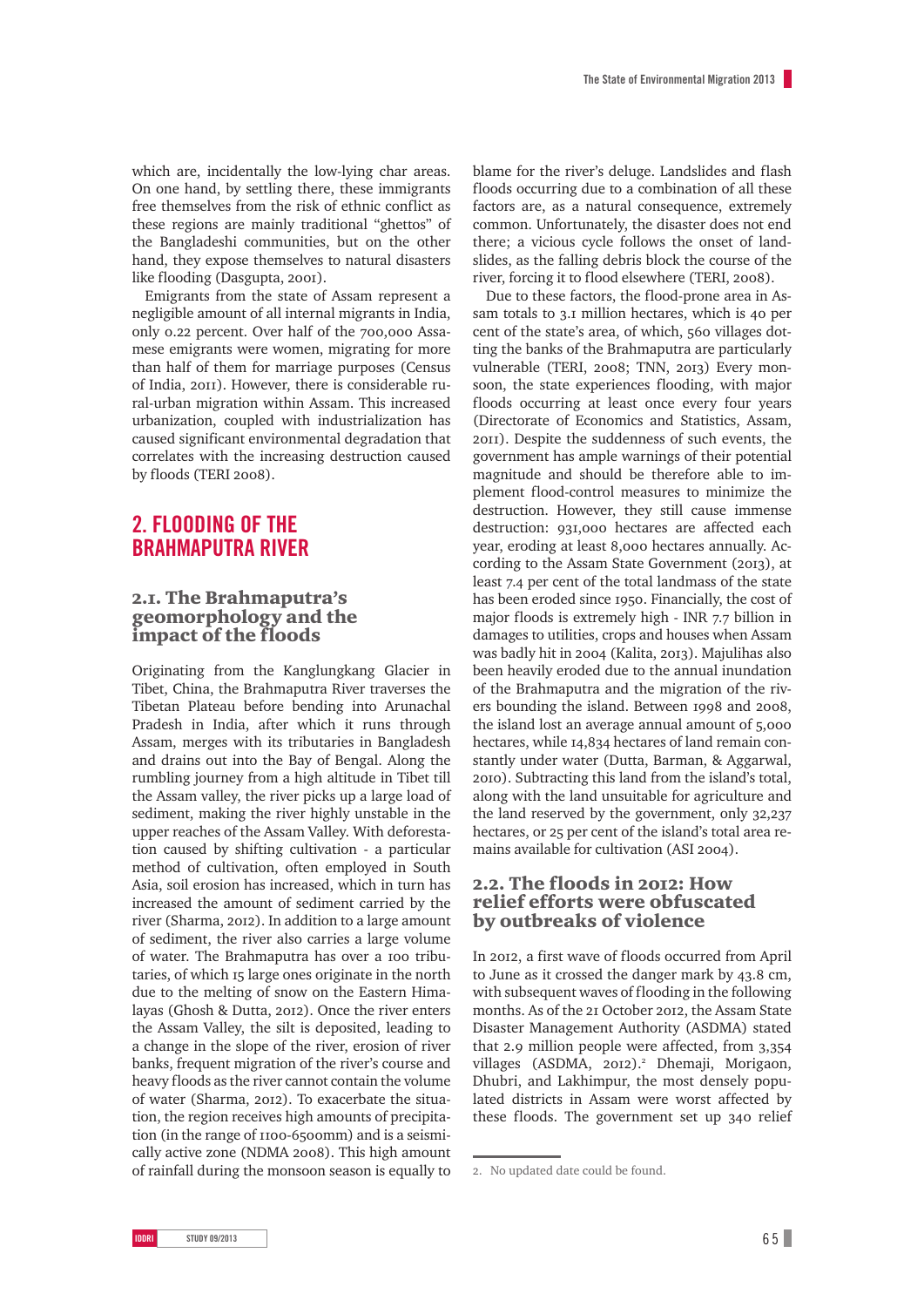camps at the peak of the flooding, mainly in school buildings, to provide assistance to 485,000 people. Furthermore, 67 raised platforms and 188 shelters were also constructed. On the 28 August 2012, 17 of the 23 relief camps sheltered a majority Muslim displaced persons. Despite governmental efforts, many communities remained outside the relief camps because the government didn't have the capacity to provide shelter to all of them and were struggling to survive by setting up temporary shelters. These populations were even more vulnerable to subsequent waves of flooding than those in the camps (ASDMA, 2012).

Following the floods in 2012, 36,000 people were actually living on the dykes constructed to protect Majuli and that this number had risen by 6,000 from the previous year (TNN, 2012). As floods had deluged the whole island, the government needed to evacuate large numbers of people living on these embankments. However, relief efforts were obfuscated due to the geography of the island.<sup>3</sup> As a sign of the government apathy, the President of Congress Sonia Gandhi and the state minister aerially surveyed the flood affected areas (ACTED, 2012). Damage to infrastructure like highways further disrupted any quick attempts at providing relief to the population. To aggravate the flood situation, riots also broke out in July, creating an additional challenge during the relief efforts and leading the state into a complex crisis.

According to situation reports by the International Federation of Red Cross (IFRC, 2012), the IDPs on the riverbanks and trapped populations in Majuli were facing dreadful living conditions as food, water, shelter, health and sanitation facilities remained lacking. The government provided them with staples of rice and dal (lentils), nutrient supplements and baby food for children. The floods had destroyed the hand pumps, the main source of clean water, and the provision of purified water was therefore extremely critical. The government also provided tarpaulin sheets that were however insufficient for the large numbers of IDPs and certain relief camps were extremely make-shift. Fortunately, there was no epidemic outbreak following the floods, though IDPs suffered from malnutrition (IFRC, 2012). In the context of humanitarian crisis, provision of education was extremely difficult (TNN, 2012). Relief efforts following the retreat of the monsoon seemed to slowly dwindle down; funds became scarce since donors believed that flood-affected populations returned to their homes as the displacement was supposed to be only short term (Joseph, 2012). In reality most families have nothing to return to as the lands are still submerged. For those able to go back to their re-merged areas of origins, they often face challenges in getting back their lands due to unfair relocation processes (Dasgupta, 2001). Many of them may remain permanently displaced persons within Assam, yet close to their original villages (Dasgupta, 2001).

A great polarization on the basis of different ethnicities is found amongst IDPs, due to the ethnic tension that has been bubbling in Assam for years (Dasgupta 2011). Based on this diversity division among the communities themselves, camp managers have divided the displaced population because of fears that violence would erupt between the polarized groups of IDPs. The composition of the camps reveals that majority of the displaced, are Muslims followed by members of marginalized tribes, acknowledgement that interrogates on the linkages between daily persecutions and marginalization and vulnerability to natural disasters Dealing with the tension between the originating tribes and the Muslims is therefore very sensitive during the relief phase, as resettlement and return always raises issues regarding land ownership and legitimacy. Several tribes argue that the land is their rightful property and that the Muslims should vacate it, while the latter refuse to do so arguing that they have been farming there for years. If Anandita Dasgupta (2001) professor at Guwhati University argues that "the use of violence, dispossession, murder, and confiscation of crops and animals have almost become established patterns of *char* life", they seem particularly sensitive during post-disaster relocation processes. Considering therefore environmental factors but also ethnic tensions as incentive for displacement, it is difficult to ascertain the exact degree of environmental influence in the displacement processes – an important consideration to keep in mind in the labeling process of such displaced groups.

### 2.3. Is growing out-migration a consequence of recurrent floods?

With the flooding of the Brahmaputra over the years and the subsequent slow-onset event of erosion of riverbanks, there has been large displacement of people every year. Whole villages have been erased or washed away due to the force of the river. Unfortunately, official statistical databases for the number of villages displaced and details regarding the relocation of the population - where they move to and how they survive - remain vague.

<sup>.</sup> Usually one needs to take two ferry rides across the river to get to Majuli, but during the floods when the water was at dangerously high levels, traversing the river was near impossible. Army helicopters were thus used for dropping essential supplies like packaged food and drinking water to the marooned population, but could not land on the island because it was submerged.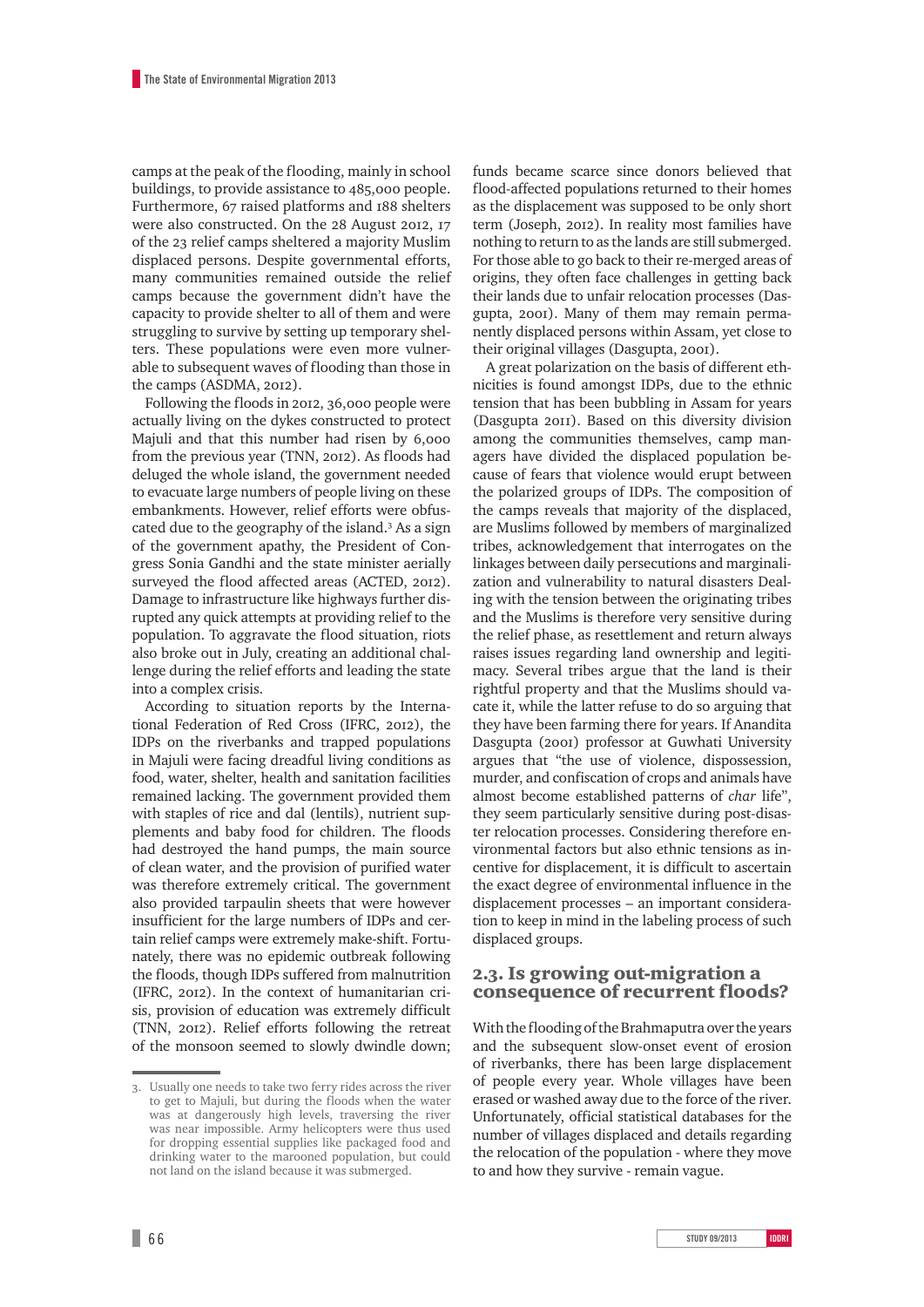|  |  | Table 1. Number of erased villages in ASSAM |  |  |  |  |  |
|--|--|---------------------------------------------|--|--|--|--|--|
|--|--|---------------------------------------------|--|--|--|--|--|

| <b>District</b>        | Number of "erased villages" |  |  |  |  |
|------------------------|-----------------------------|--|--|--|--|
| <b>Dhubri</b>          | 71                          |  |  |  |  |
| Jorhat                 | $\mathcal{P}$               |  |  |  |  |
| Kamrup                 | 14                          |  |  |  |  |
| Goalpara               | 75                          |  |  |  |  |
| Chars (Riverine areas) | 181                         |  |  |  |  |

SOURCE: TNN

Revenue Minister, Prithivi Majhi, though, states that data collection is underway (TNN,  $2013$ ). This collection of information is likely to be an arduous task as with recurrent inundations, villages located in low-lying char areas, separate over time to combine with different villages in the high lands, as seen in a study conducted by the NGO Arayanyak (Das, Chutiya, & Hazarika, 2009). Similarly, in Majuli, according to the state government, since 1969 approximately 9,566 families have been left homeless due to land erosion. The government has relocated only 500 families, leaving the approximately , remaining displaced peoples to fend for themselves (Choudhary, 2012). Since government resources provide no information on this relocation, Mr Choudhary was interviewed for an insight into the state of the displaced persons. These populations, according to the journalist, have been relocated to "some other villages. They now survive on farming, a few on fishing; others have taken up petty jobs. They have coped since survival is inherent to them."

The damages of floods on livelihoods are tremendous. With increased siltation, fertile land is no longer productive, rendering Assamese farmers landless with very limited opportunities to find remunerative employment (TERI, 2008). Thus, these populations, dependent on agriculture, livestock production and fishing, either abandon their lands and homes in search of work by migrating to other cities where they become rickshaw-pullers or cartpullers earning dismal daily wages, or remain displaced (Pisharoty, 2011; Dasgupta, 2011). Many of these displaced persons especially vulnerable to labour exploitation and trafficking (Dasgupta, 2001).

Information available on relocation of displaced villages and families and on out-migration of Assamese living on the banks of the Brahmaputra is based on newspapers. As reporters note, many of the youth leave the difficult flood-ravaged regions with few employment opportunities to work in big cities in other states like Kerala, in the south or Nagaland, which is also within the north-eastern region (Das et al. 2009). These youth migrate on a temporary basis to earn a modest income, which they remit back to their families for making repairs, buying food and maintaining livestock. Though these remittances are useful, there is a decline in the workforce for agriculture, which increases the burden on the older generation who stay behind (Das et al. 2009). However, the youth work initially as seasonal farmers on the less flood-prone, fertile lands, before migrating for the rest of the season. (Das et al. 2009) Others migrate over short distances to northern districts to engage in menial labour like pulling rickshaws (Dasgupta, 2001; Das et al. 2009). In Majuli, the youth, often more educated than the older generation, have migrated to the southern city of Hyderabad in search of work. At the same time, many in Majuli do not have the resources to migrate and remain trapped on the island (Pisharoty, 2011).

Following the Bodoland riots in 2012, the visibility of the Assamese "ghettos" in other parts of India became more visible, as their population increased due to a mass exodus of Assamese people (Devulapalli, 2012). This large number of Assamese workers in other Indian states suggests that first, people are emigrating from the state not only in search of jobs, but perhaps also as an adaptation strategy to deal with the floods and infertile lands. Second, it suggests that though census data reflects low outmigration from Assam, the figure is possibly higher than estimated. Migration flows, therefore, are changing in Assam due to the impact of the Brahmaputra on the lives of the local population.

Based on the newspaper reports and other sources of data, the state's migration flows can be summed up as follows: first, temporary intrastate displacement during the monsoon seasons with return to the homeland when the lands re-emerge; second, permanent intrastate displacement to embankments faced by the poorer and marginalized IDPs; third, permanent migration of whole villages, which are proactive in order to avoid the floods; and fourth, long-distance, interstate, temporary and seasonal migration for additional economic reasons. It is interesting to note that, apart from the last group of migrants, most others remain fairly close to their original locations.

The likely reasons behind migration, and how one is affected by the floods in Assam, include level of education, income and occupation. Public sector employees are less likely to be displaced because they have a secure livelihood despite frequent inundations. Furthermore, those who have higher levels of education are more adaptable to migration, as they have better skills, making the probability of finding employment higher. Income is also important in migration as the people in the

<sup>.</sup> Interview with Ratnadip Chaudhary, Principle Correspondent, Tehelka, conducted on 30 March 2013 via email.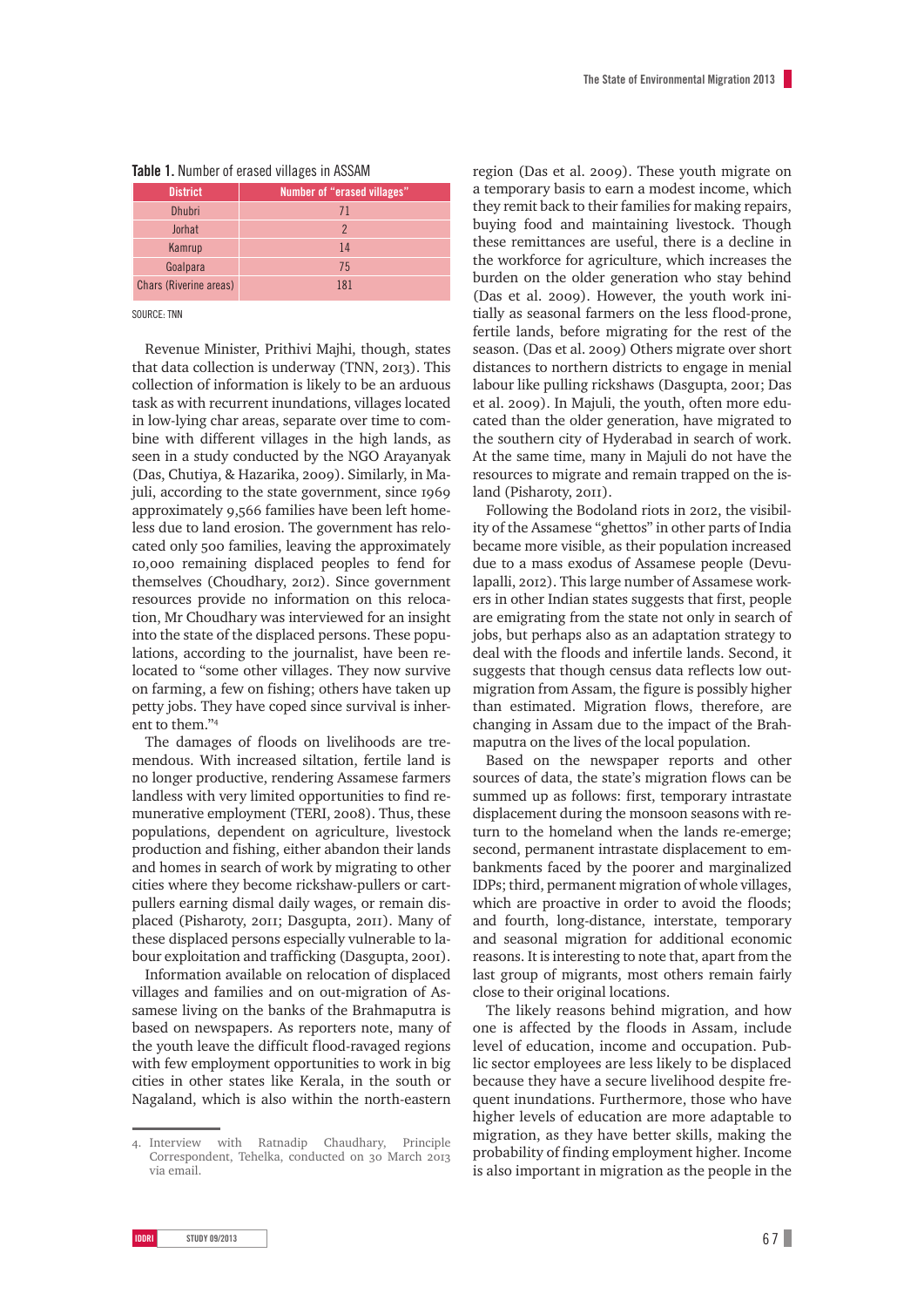high- and middle-income groups sometimes already have property in safer areas to where they relocate (Choudhary, 2011). Thus, those who cannot move away from the floods are the peasants and the indigenous tribal groups who are bound to the land. Culture is a second important determinant in migration. For the tribal populations inhabiting the riverbanks, coping with the flooding is natural to them. The Mishing tribe for instance, builds houses on stilts, known as 'Char ghars' that have been emulated by governmental relief programmes. This riparian culture of the tribes often impedes them from migrating too far from the river, owing to sentimental attachment, implying that these communities are highly unlikely to migrate long-distances and for the long-term (Das et al. 2009).

### 2.4. The climate change challenge

Climate change is likely to have an extremely adverse effect on flooding and erosion in the region. First, since rainfall is currently one of the root causes behind overflowing of the river, any increase in precipitation as predicted in a few studies outlined in the State Action Plan on Climate Change is likely to make the floods more extreme (TERI, 2008). Second, since the river also receives glacial run-off through its tributaries, the rapid melting of snow due to global warming will also increase the volume of water that the river holds (Sharma, 2012). Hence, floods are likely to become more frequent and more destructive in the near future, which may also accelerate out-migration from the region. Though this latter process allows people to cope with the disaster, there are many questions concerning relocation that need to be addressed.

First, in the case of Majuli, the protection of cultural integrity is an imperative. Due to the changing course of the river, the people living in Assam have imbibed migration as a trick for survival, migrating within ten kilometers or to entirely new districts in the upper reaches of the river to avoid flooding. This adaptation mechanism has a detrimental impact on culture, as villages do not move in totality, because of population density constraints (Das et al. 2009). In Majuli, the number of sattras has declined from 65 to 22, and in the event that the island becomes engulfed by the river and its inhabitants have to relocate, it is likely that the translocation of these monasteries will not be successful (Choudhary, ). In this context, believers of the Vaishnavite faith fear the erosion of an important part of their culture along with the river island. Consequently, it is important to think not only of how to preserve populations, but also their unique cultural identity when formulating rehabilitation plans.

Second, increased out-migration from the floodplains is also likely to create a labour shortage for the farms that are not submerged. Furthermore, it is likely that this out-migration will be a generational issue as the youth is more willing to migrate in search of work, leaving their parents behind to work on the land. Third, given the ethnic divisions in Assam's society and the hostility faced by IDPs and immigrants, increasing migratory movements due to environmental factors is likely to be a huge challenge. As it is, when the Bengali Muslims living in riparian areas migrate upwards during the floods, locals view this as an influx of new illegal immigrants from Bangladesh (Dasgupta, 2001). In the face of climate change, dealing with these challenges will be essential.

## **3. POLICY ANALYSIS**

Given the destruction caused by the floods each year, the state and central government have implemented a series of disaster management policies in order to curb the harm caused by the floods. Largescale floods that occurred across the country in 1954 prompted the Indian Government to look into flood control measures. Since then, the government has taken steps to implement this objective by creating the High Level Committee on Floods  $(1957)$ , the Ministers Committee on Flood Control (1964), the Rashtriya Barh Ayog (National Flood Commission, 1980) and Task Force on Flood Management/ Erosion Control (2004) (NDMA 2008). In December , the government enacted the Disaster Management Act, which established the National Disaster Management Authority (NDMA), which presides over the State Disaster Management Authorities (SDMA), Disaster Response Forces and the State Funds for Disaster Relief. This approach was expected to ensure an integrated disaster management approach in the whole country (NDMA 2013), while the direct responsibility of relief, rescue and rehabilitation measures lies in the hands of the state governments concerned.

In addition to the SDMA, each state must adopt a State Disaster Management Act to identify responsibilities and coordination mechanisms. For flood management, State Governments and local authorities need to refer to the guidelines put down by the NDMA when developing action plans. Below the state level, district-level and village-level bodies have been created with the responsibility of disaster response and relief, mitigation and prevention at the district level. In case of a disaster, it is these bodies that coordinate the functions of local authorities, health facilities and primary schools (Ministry of Home Affairs, 2005).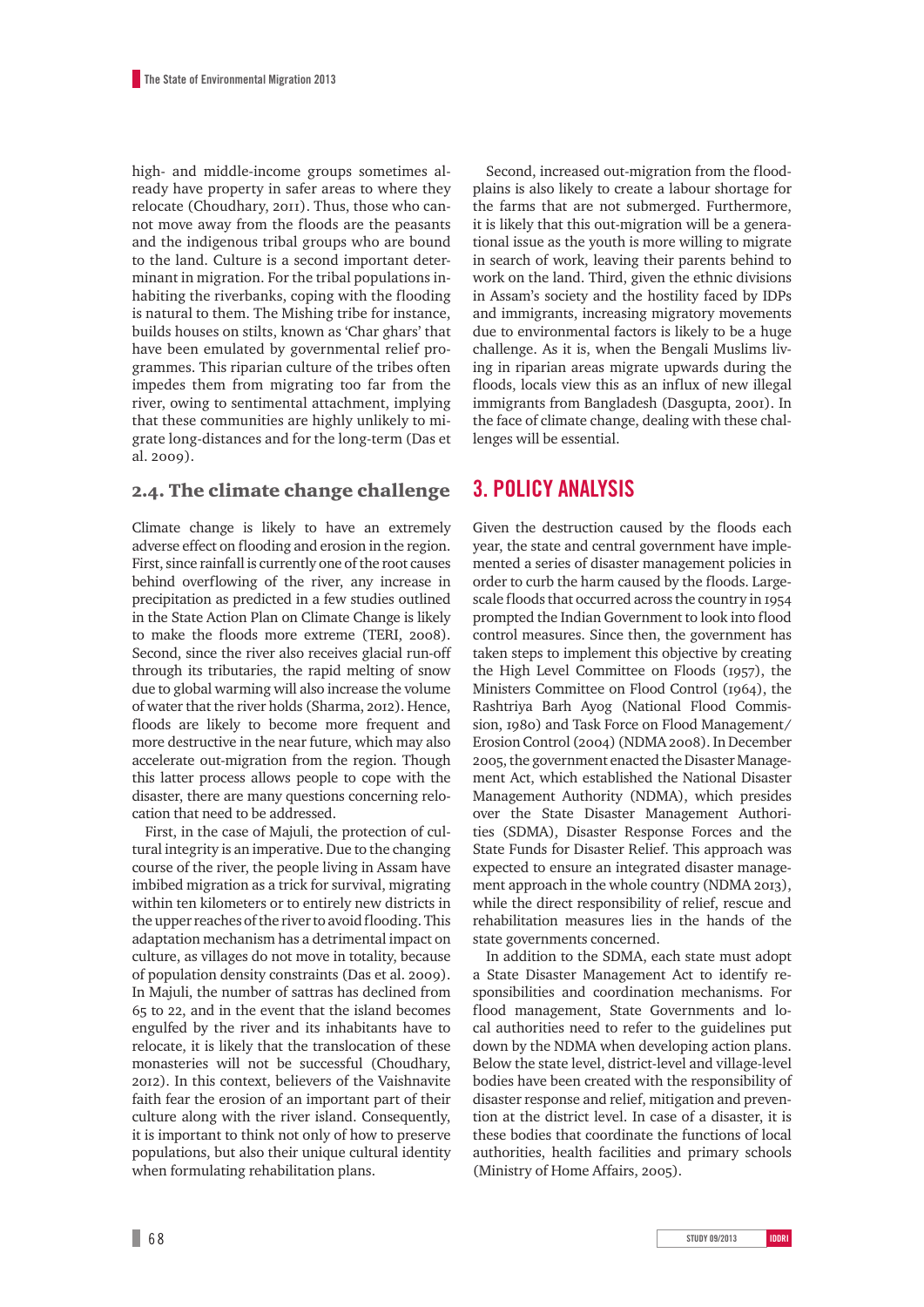In Assam, the ASDMA (Assam State Disaster Management Authorities) works within this institutional framework. The ASDMA has taken both structural and non-structural measures for flood preparedness. Structural measures to mitigate flooding include the construction of embankments, water reservoirs, retention basins and buildings on elevated areas. Non-structural measures include flood-forecasting mechanisms and floodplain zoning that check uncontrolled settlement in vulnerable areas (ASDMA, n.d.). A flood-hazard atlas has already been developed for each of the districts in coordination with the Indian Space and Research Organization. An *Assam Relief Manual* also exists, though it was created in 1976 and does not include preparedness strategies (TERI, 2008). Additional measures include building community awareness, stockpiling emergency essentials, creating early warning systems, identifying areas for settlement, conducting drills, and developing coordination plans with NGOs and other local organizations (ASDMA, n.d.).

In addition to the ADSMA, developing a master plan for flood control in the Brahmaputra valley is under the jurisdiction of the Brahmaputra board, created by the central government through the Brahmaputra River Act in 1980. This master plan for the control of floods and erosion entails the construction of "multipurpose dams", which would provide extra benefits like hydroelectricity and irrigation. In 2003, protection of Majuli was placed under the responsibility of the Brahmaputra board (Brahmaputra Board 2013).

When developing an effective strategy for flood control in Assam, it is pertinent to look at policies influencing migration trends in the region. The Mahatma Gandhi National Rural Employment Guarantee Act (MGNREGA) has been reported to alter the rural-urban migration flow in other states of India as it provides 100 days of guaranteed employment in rural India. However, according to research conducted by the Agro-Economic Research Centre, the scheme has had little impact on slowing down this trend in Assam, largely due to the fact that the days of work promised by the act was not yet a reality in the state and, as a consequence, wages in urban centers still remained higher than those provided by the MGNREGA (Bordoloi, 2011). Thus, the rural populations in Assam (and perhaps many living on flood ravaged river banks) consider migration to cities as a better option, adding to the rapid urbanization of Assam. In the absence of urban policies or policies protecting internal migrants in India, these populations are often very vulnerable, given a low priority by the government and have no social or legal protection (UNESCO, 2012). In fact, the only policies in Assam dealing with migration call for the detection and deportation of illegal immigrants, implying that cross-border migration occupies the public discourse far more than internal migration (Singh, 2008).

# **4. KEY CHALLENGES IN ADDRESSING THE FLOODING AND DISPLACEMENT IN ASSAM**

Firstly, the institutional capacity and resources among the state and district authorities may be too limited to implement the outlined priorities. The ASDMA's Annual Report 2012 outlined that State Disaster Response Force consists of only 263 personnel, with roughly  $\overline{p}$  if from each district. In 2012, ASDMA conducted  $I,482$  training programmes and workshops to build capacity among different demographic groups like health professionals, students and teachers, volunteers and NGOs. Though such programmes indicate a positive step, they were able to reach only 457,145 participants, which is very low given that 2.9 million people were displaced in 2012 (ASDMA, ). This dearth in capacity leads to a dependence on external assistance from non-local bodies, which do not coordinate well with the existing NGOs and other informal institutions set-up in the state  $(ASDMA, 2013)$ 

Secondly, existing policies do not take into account ground realities. The training programmes, for example, seem to target very specific communities, i.e. those people with a basic level of education, with the risk of marginalizing communities living in rural or remote areas. In a state like Assam where only 73 per cent of the population is literate, developing effective training programmes that empower those who are illiterate is crucial (Directorate of Economics and Statistics, Assam, 2011). Additionally, floodplain zoning, which prevents people from setting up houses on the riverbanks, is not implemented in Assam due to the state government's argument that the thick population density in the state impedes the implementation of such a policy (Planning Commission, 2011). Though the government's claim has merit, a check on human activity in these floodplains must be ensured in order to prevent such a damaging effect year after year.

Thirdly, the construction of multipurpose dams for flood control is also questionable. In the midst of frantic construction of three dams upstream on the Brahmaputra by China, India seems to have forgotten the central objective behind building dams of flood control, and focuses instead on ensuring the hydroelectric opportunities of the river (Orland, 2013). Until now, embankments have not only been ineffective in controlling the damage, but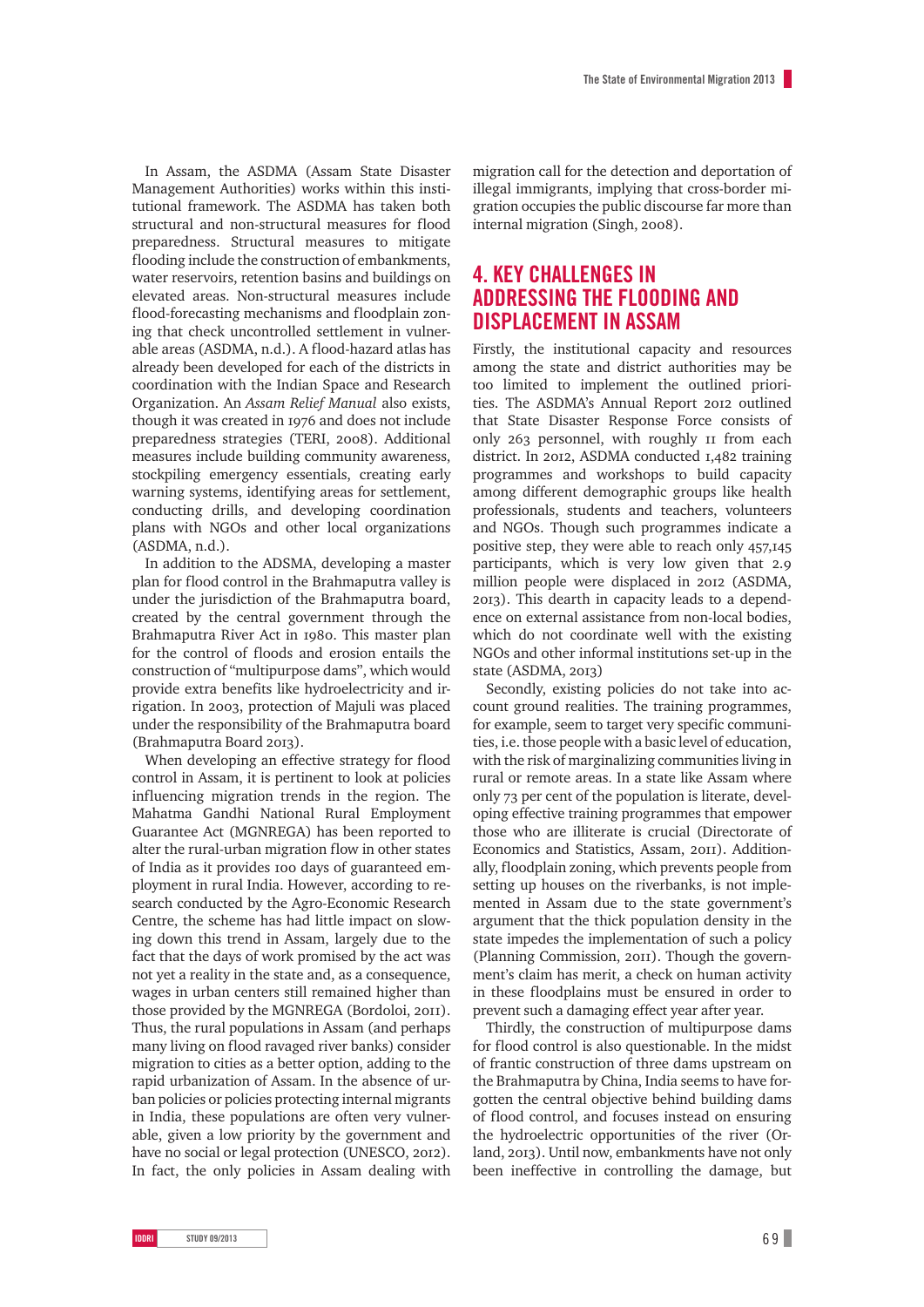actually further aggravate the situation by creating drainage issues in areas outside the dam (Das et al., ). In addition to creating instances of dam-induced flooding, these dams have also been responsible for displacing populations (mostly indigenous people, sometimes comprising of whole tribes) but this is often brushed aside as the displacements in the north-east are "relatively small" in comparison to other parts of India (Vagholikar, 2011). Furthermore, apart from the construction of new dams, old embankments need to be repaired. In 2012, 74 embankments were breached during the flooding according to Water Resources Minister, Rajib Lochan Pegu. The minister also added that, "3,918.82 km of a total 4,773.82 km of embankments have surpassed their effective life-span", implying that 82 per cent of the embankments in Assam were technically beyond their expiry date (Kashyap, 2013). Lastly, such dams do little to control siltation, which causes as much damage as inundation (Sharma, 2012).

In Majuli, despite the construction of a few embankments and the recovery of land in the form of sandbars, no concrete moves have been taken to avoid further erosion. In order to ensure the cultural identity of Majuli, the State Government applied to UNESCO for the status of "World Heritage Site", on the premise that recognition of the island's cultural value would increase both national and international attention for its protection (ASI, 2004). Unfortunately, the island remains on the list of nominated sites. Assam's flooding problem also gets lost in the politics between the central and the state government. The Assamese believe that the central government remains apathetic to the situation. Protests led by the Assamese Student Union against negligible budget allocation to the strengthening of embankments and for the declaration of annual Assam floods as a national problem, rather than a state problem are frequent (TNN, 2013). The central government reiterates however, that this is a state issue, despite Chief Minister Tarun Gogoi's assertion that the debt burden of the floods is too immense for the Assamese government to handle on its own (North East News Agency, 2003). However, the state government has received INR 11.38 billion from the central government to tackle the flood challenge, which is far more that the INR 8.32 billion recommended by the Task Force on Floods (Kashyap, 2012). Furthermore, the state government has demanded funds to respond to annual floods but despite receiving the requested money, projects are still delayed. Skeptics question whether the funds are actually being employed, or simply siphoned off (Chaudhary, 2012).

This slow implementation of schemes, according to a member of the Central Water Commission, is supposedly the reason behind the slow release of funds. The absence of state representatives from Assam in the first meeting for the working group on flood management for the twelfth five-year plan was also symptomatic of the apathy on behalf of the state government (Planning Commission, ). Another indication of the ASDMA's lackadaisical attitude is evidenced by fact that the 1976 draft of the "Assam Relief Manual" was revised for the first time in 2011 (Henriques, 2011).

Coordination between ASDMA and NDMA is also lacking. As a recent audit by the Comptroller and Auditor General on the NDMA revealed, it is "ineffective in its functioning in most of the core areas." (Supreme Audit Insitution of India, 2013). Key projects like hazard mapping have not been completed, while poor inter-governmental agency communication is a hindrance to the disaster management process. Furthermore, rescue and relief teams were inadequately trained, while the disbursement of funds was delayed (Supreme Audit Insitution of India, 2013). Though the report included eight statespecific observations, an audit of ASDMA was not undertaken. However, given the lacking capacity of the national agency, ASDMA has little support and guidance from the central government to deal with disasters effectively. The Brahmaputra Board also lacks coordination with the state government: set up by the central government, the control of its activities remains in New Delhi (Government of India, 1980). States should be given increased control and autonomy over the determination and enforcement of their flood control master plans.

International coordination to manage the Brahmaputra's water resources is fairly tense, despite cooperation on other riparian systems in India, as suggested in the rejection of a recent Indian proposal for a new mechanism on water sharing by China (PTI, 2013). Despite this attempt by India (advocated by the central government) to improve international coordination, political will to do the same amongst north-eastern ministers is weak. For example, Mr Gogoi, Assam's state minister argued that when flood management coordination between north-eastern states remains deficient, international cooperation on the matter remains out of the question (North East News Agency, 2003).

A last challenge with the floods occurs with the retreat of the monsoons. As the rains disappear, so does attention to the issue. However, many IDPs continue to live in relief camps and issues with nutrition, health and sanitation remain. Some IDPs in camps are even forced to leave, since the camps located in school buildings need to reopen (Joseph, ). The crux of the issue lies in the fact that the IDPs are not legally recognized. The Guiding Principles on IDPs as formulated by the UN are not recognized by India and not implemented by the Assamese Government (Dasgupta, 2001).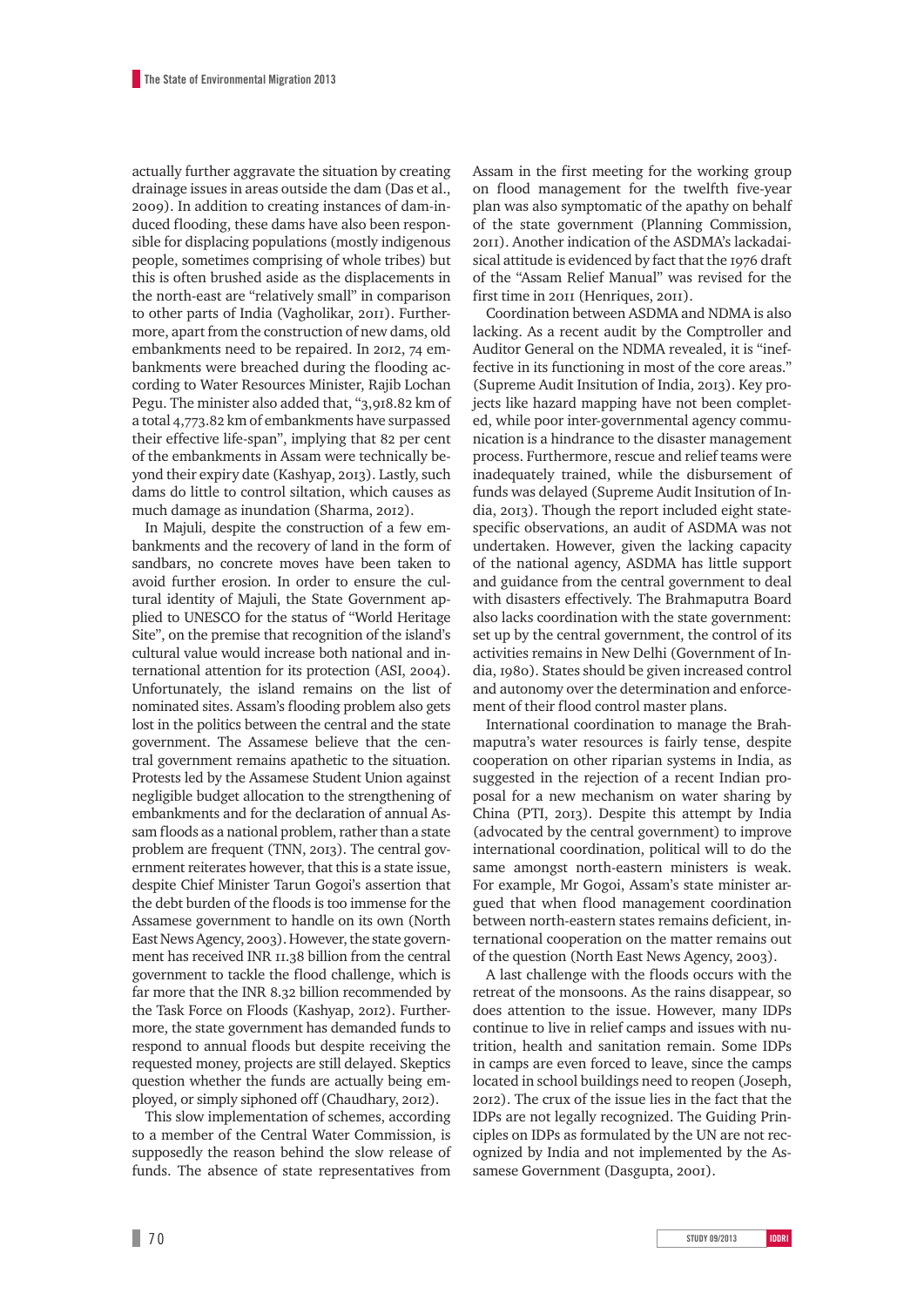# **CONCLUSION**

Though the basic structure for flood management has been established, policies are often misguided and worsened by the lack of attention given to north-eastern states due to the region's limited political clout. Instead, both the central and state governments need to coordinate and strengthen their institutional capacities in order to successfully employ a multipronged approach looking at different dimensions - social, economic and environmental - that will be most effective at alleviating the situation. At the outset, it is essential for the government to safeguard the rights of IDPs, which includes recognizing them, particularly in the context of ethnic violence. The ethnic challenge acts as an impediment to relief efforts and so policies to encourage economic and social development among tribal and marginalized Muslim populations should be a priority. Furthermore, livelihood support for those whose lands have been destroyed needs to be provided by the government, rather than just provision of food supplies following the floods. The existing policy misses the point that crops were sold for monetary purposes and not merely for sustenance (Talukdar, 2013). To prevent the problem of food and job insecurity following the floods, the government should consider providing training for agriculture in floodaffected areas, and targeting particularly and youth to increase the labour force in case of young males migrating (Das et al.,  $2009$ ).

With regard to migration, policy makers are oblivious of the temporary migration among the tribes that allow them to survive (Das et al., 2009). The government also fails to recognize migrant flows- both into and out of Assam - that are crucial in order to draft policies dealing with unplanned urbanization and to effectively manage flood control. To begin, the Government could consider facilitating migration of these tribes. It should also create a temporary and circular migration scheme within the country that may also help redistribute income to the north-east through remittances. They could be used to ensure that these tribes have sufficient resources in the face of flooded agricultural land.

Local knowledge, particularly among the tribes with a strong riparian culture, should also be tapped into by ASDMA (Das et al., 2009). The AS-DMA could utilize the existing networks to more efficiently provide aid to those in needs. In Majuli, in particular, the sattra is a key informal institution that is non-discriminatory and overarches all aspects of life from education to disputes with its giant halls called 'namghars' where the villagers collect. Thus, imparting knowledge of flood preparedness from these institutions would ensure local mobilization. The community-run early warning systems for floods in the disaster prone area from Assam to Bangladesh is an example of the role informal institutions can play in disaster management (NDMA, 2008). Effective policies need to include civic participation and since "NGOs are ready to take up the issue but government is in denial" as Mr Choudhary argues,<sup>5</sup> it is useful to increase their engagement prior to and during the floods.

As for structural measures, steps to deal with the excessive silt carried by the river also need to be taken when constructing dams. As Nayan Sharma (2012), a professor at IIT Roorkee asserts, "a massive soil conservation campaign is needed to effectively reduce the sediment volume of the Brahmaputra, along with the creation of flood detention reservoirs, river training for erosion control, land reclamation and channelling." Sharma also suggest that India takes a leaf out of China's flood management book by using similar technology for sediment control as used on the Yangtze River.

The lack of accurate data is a huge challenge, which mires the whole relief operation as the numbers affected are undercounted. The state government needs to update its databases and keep a record of the number of inhabitants of all villages (TERI, 2008). A good practice of ASDMA was the daily reports published on the floods in 2012, which kept an account of numbers in relief camps and those affected including livestock. By looking at these reports, it is easier to determine trends and best practices that can help formulate effective policies for the years to come.

Finally, flood preparedness and disaster risk mitigation needs to be streamlined into development policies. There is hope that the government is moving in this direction, as it recently approved a IDR 1.16 billion project to ensure economic development, social improvement and preservation of the remaining 22 sattras in Majuli (PTI, 2012). Thus, for the people of Assam, while the Brahmaputra continues to destroy, preservation and creation lies within the hands of the government.  $\blacksquare$ 

<sup>.</sup> Interview with Ratnadip Chaudhary, Principle Correspondent, Tehelka, conducted on 30 March 2013 via email.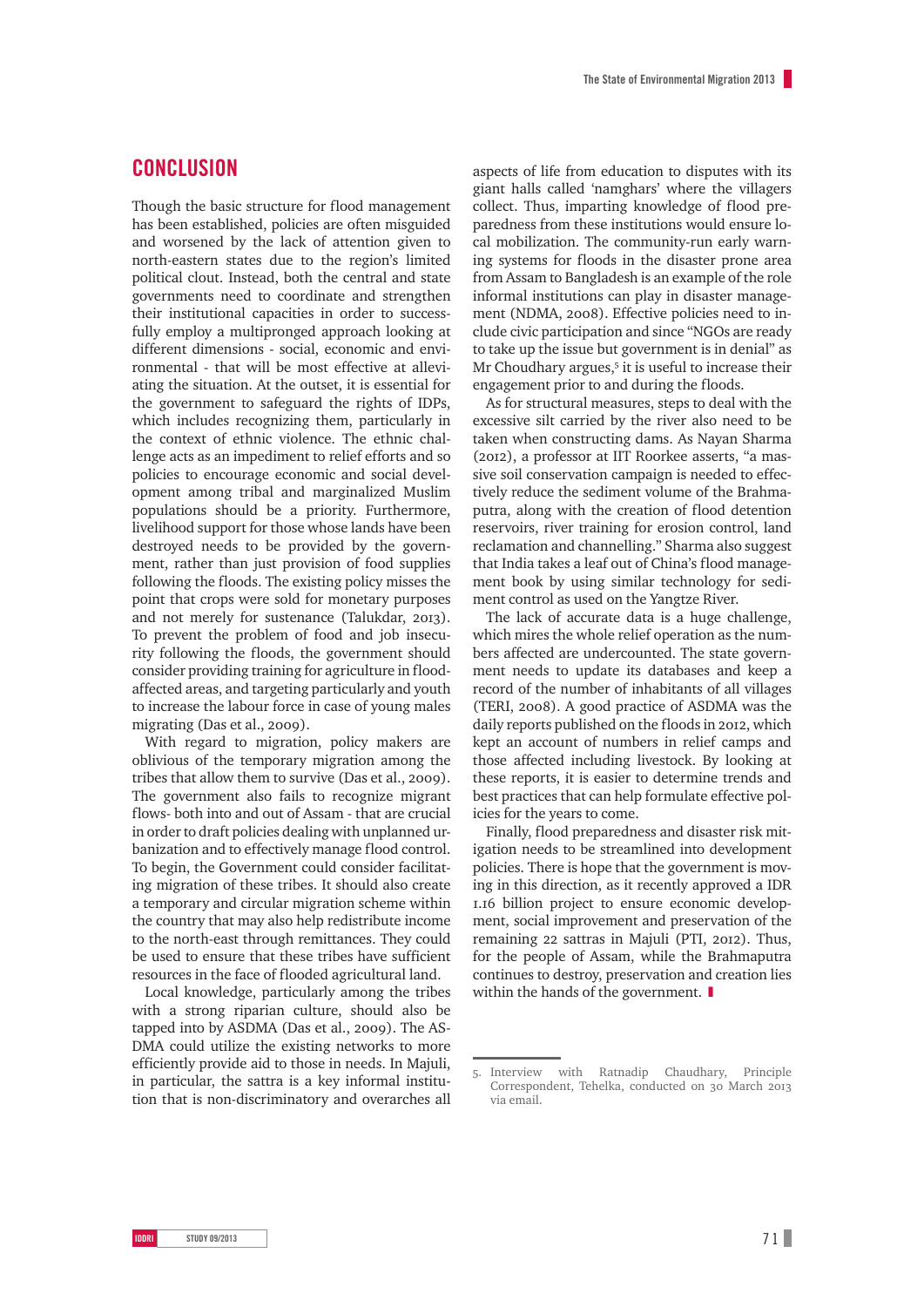# **BIBLIOGRAPHY**

#### **BOOKS AND REPORTS**

ACTED. 2012. *Fighting the floods on the Island of Majuli,* http://www.acted.org/en/fighting-floods-islandmajuli (consulted on April 30, 2013).

Archaeological Survey of India. (ASI) 2004. *River Island of Majuli in midstream of Brahmaputra River in Assam.* Paris: UNESCO

Assam State Disaster Management Authority. 2013. *Annual Report 2012.* Dispur: Assam State Disaster Management Authority.

Assam State Disaster Management Authority. July 31, 2012. "ASSAM STATE DISASTER REPORT -2012." *Assam State Disaster Management Authority.* http:// sdmassam.nic.in/download/Assam\_Flood\_Re port\_31.07.2012.pdf (consulted on April 30, 2013).

Assam State Disaster Management Authority. December 31, 2012. "CAMP & CAMP INMATES IN KOKRA-JHAR &NEIGHBOURING DISTRICTS." *Assam State Disaster Management Authority.* http://sdmassam.nic. in/download/31-12-2012.pdf (consulted on April 30, 2013).

Assam State Disaster Management Authority. "Camp Report 2012." *Assam State Disaster Management Authority.* 27 August, 2012. http://sdmassam.nic.in/ download/CAMP\_REPORT.pdf (consulted on April 30, 2013).

Assam State Disaster Management Authority. *Flood Preparedness Planning.* Dispur: Assam State Disaster Management Authority.

Bhattacharyya, Arpita, and Michael Werz. 2012. *Climate Change, Migration, and Conflict in South Asia: Rising Tensions and Policy Options across the Subcontinent.* Washington D.C.: Center for American Progress.

Bordoloi, Jotin. 2011. *Impact of NREGA on Wage Rates, Food Security and Rural-Urban Migration – A Study In Assam.* Jorhat: Agro-Economic Research Centre for North East India, Assam Agricultural University

Directorate of Economics and Statistics, Assam. 2011. *Economic Survey of Assam, 2010-2011.* Dispur: Government of Assam.

Government of India. 1980. *The Brahmaputra Board Act, 1980.* New Delhi: Government of India

IFRC. 2012. *Disaster relief emergency fund (DREF) India: Assam Floods.* IFRC.

Ministry of Home Affairs. 2005. *Disaster Management in India.* New Delhi: Government of India,

National Disaster Management Authority. 2008. *National Disaster Management Guidelines: Guidelines for Floods.* New Delhi: Government of India.

Planning Commission. 2011. *Report of Working Group on Flood Management and Region Specific Issues for XII Plan.* New Delhi: Government of India.

Supreme Audit Insitution of India. 2013. *Performance Audit of Disaster Preparedness in India.* New Delhi: Comptroller and Auditor General.

The Energy Resources Institute (TERI). 2008. *Draft Report: Assam State Action Plan on Climate Change, 2012 - 2017.* Dispur: Department of Environment & Forest, Government of Assam.

UNESCO and UNICEF. 2012. *For a Better Inclusion of Internal Migrants in India*. New Delhi: UNESCO and UNICEF

#### **ARTICLES**

Das, P, D Chutiya, and N Hazarika. 2009. Adjusting to floods on the Brahmaputra plains in Assam, India*.* Kathmandu: ICIMOD.

Dasgupta, Anandita. 2001."Char'red for a lifetime : Internal Displacement in Assam Plains in India. *South Asia Refugee Watch Vol. 3 & 4*: 1-13.

Dutta, M.K, Swapnali Barman, and S.P. Aggarwal. 2010. "A study of erosion-deposition processes around Majuli Island, Assam." *Journal Earth Science India*: 206-216.

Ghosh, Shymal, and Subashisha Dutta. 2012. Impact of climate change on flood characteristics in Brahmaputra basin using a macro-scale distributed hydrological model. *Journal of Earth System Science*: 636-657.

Reuveny, Rafael. 2005. Environmental Change, Migration and Conflict: Theoretical Analysis and Empirical Explorations . *Human Security and Climate Change .* Oslo: 1-25.

Shrivastava, Rahul, and Joel Heinen. 2005. "Migration and Home Gardens in the Brahmaputra Valley,Assam, India." *Journal of Ecological Anthropology*: 20-34.

Singh, Gurinder. 2008. "Illegal Migration, Insurgency, and the Political Economy of Assam." *Strategic Analysis* : 305- 315.

Vagholikar, Neeraj. 2011. "Dams and Environmental Governance in North-East India."*Kalpvriksh: 360-369.*

#### PRESS ARTICLES

Assam Times. "Relief to flood affected people in Majuli." In *Assam Times*, November 27, 2012.

Chaudhary, Ratnadip. 2012. "A Vicious Floods And Funds Cycle." In *Tehelka*, October 1, 2012.

Choudhary, Ratnadip. 2012. "Majuli has shrunk by half. Leaving farmers landless, hopeless." In *Tehelka*, October 29, 2011.

Chaudhary, Ratnadip. 2012. "To Majuli with tears." In *Tehelka*, September 24, 2012.

Devulapalli, Rahul. 2012. "Rumours trigger exodus of Assam people from Hyderabad."In *The Times of India*, August 15, 2012.

Henriques, Jude. 2011. "Rising above it all." In *The Statesman*, November 6, 2011.

Internal Displacement Monitoring Center. 2012. "News Alert Northeast India: 400000 people internally displaced following violent riots." In IDMC website, August 8, 2012.

Joseph, Ammu. 2012. "Where camp is a four-letter word." In *The Hindu*, October 9, 2012.

Kalita, Pratiba. 2013. "Floods rob Assam of 200 cr every year: Economic survey." In *The Times of India*, March 22.